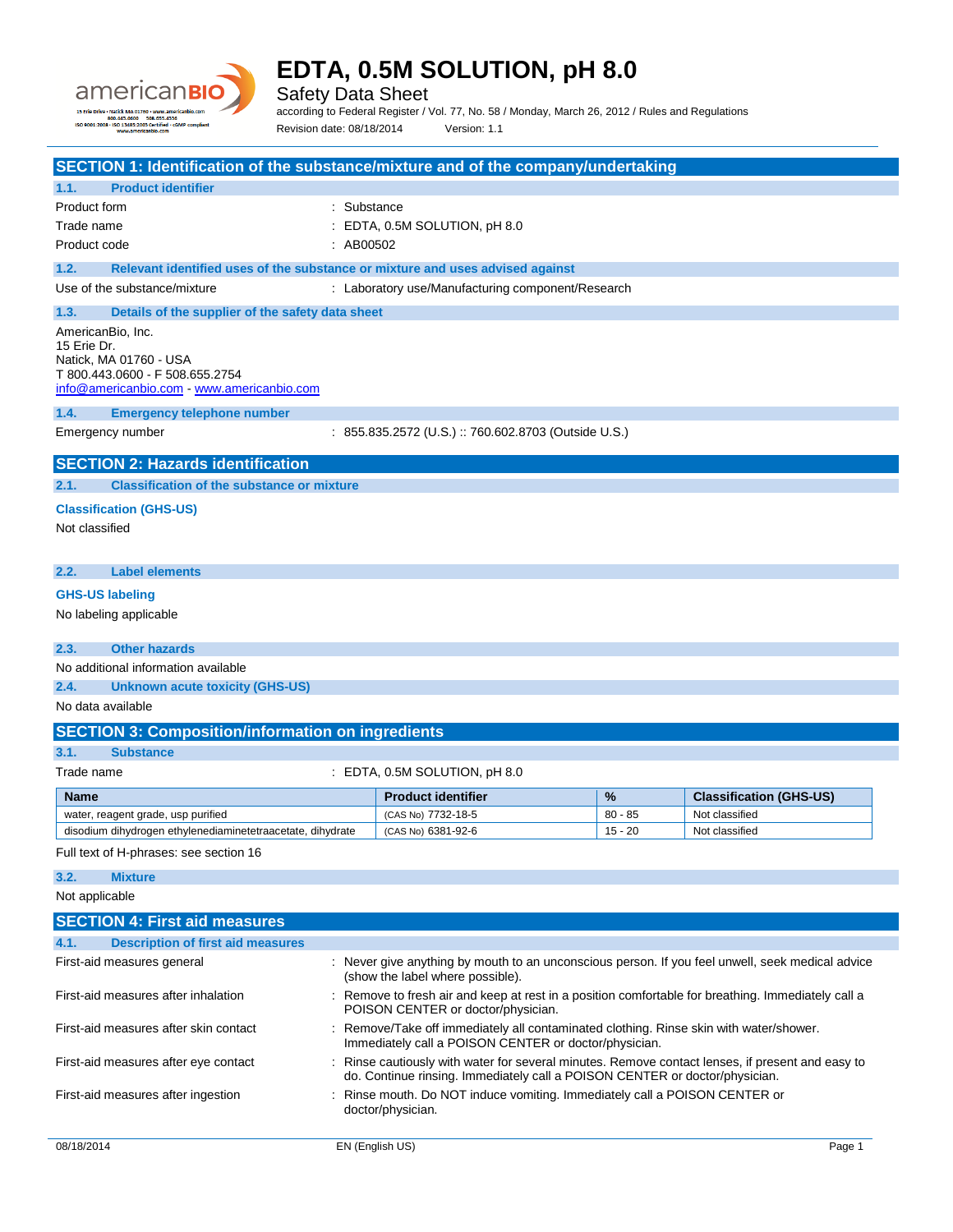Safety Data Sheet

according to Federal Register / Vol. 77, No. 58 / Monday, March 26, 2012 / Rules and Regulations

| 4.2.<br>Most important symptoms and effects, both acute and delayed                                     |                                                                                                                                                                        |
|---------------------------------------------------------------------------------------------------------|------------------------------------------------------------------------------------------------------------------------------------------------------------------------|
| Symptoms/injuries                                                                                       | : Causes severe skin burns and eye damage.                                                                                                                             |
| 4.3.<br>Indication of any immediate medical attention and special treatment needed                      |                                                                                                                                                                        |
| No additional information available                                                                     |                                                                                                                                                                        |
| <b>SECTION 5: Firefighting measures</b>                                                                 |                                                                                                                                                                        |
| <b>Extinguishing media</b><br>5.1.                                                                      |                                                                                                                                                                        |
| suitable extinguishing media                                                                            | : Foam. Dry powder. Carbon dioxide. Water spray. Sand.                                                                                                                 |
| Unsuitable extinguishing media                                                                          | : Do not use a heavy water stream.                                                                                                                                     |
| 5.2.<br>Special hazards arising from the substance or mixture                                           |                                                                                                                                                                        |
| Reactivity                                                                                              | : Thermal decomposition generates : Corrosive vapors.                                                                                                                  |
|                                                                                                         |                                                                                                                                                                        |
| 5.3.<br><b>Advice for firefighters</b>                                                                  |                                                                                                                                                                        |
| Firefighting instructions                                                                               | : Use water spray or fog for cooling exposed containers. Exercise caution when fighting any<br>chemical fire. Avoid (reject) fire-fighting water to enter environment. |
| Protection during firefighting                                                                          | Do not enter fire area without proper protective equipment, including respiratory protection.                                                                          |
|                                                                                                         |                                                                                                                                                                        |
| <b>SECTION 6: Accidental release measures</b>                                                           |                                                                                                                                                                        |
| Personal precautions, protective equipment and emergency procedures<br>6.1.                             |                                                                                                                                                                        |
| 6.1.1.<br>For non-emergency personnel                                                                   |                                                                                                                                                                        |
| <b>Emergency procedures</b>                                                                             | : Evacuate unnecessary personnel.                                                                                                                                      |
|                                                                                                         |                                                                                                                                                                        |
| 6.1.2.<br>For emergency responders                                                                      |                                                                                                                                                                        |
| Protective equipment                                                                                    | : Equip cleanup crew with proper protection.                                                                                                                           |
| Emergency procedures                                                                                    | : Ventilate area.                                                                                                                                                      |
| 6.2.<br><b>Environmental precautions</b>                                                                |                                                                                                                                                                        |
| Prevent entry to sewers and public waters. Notify authorities if liquid enters sewers or public waters. |                                                                                                                                                                        |
| Methods and material for containment and cleaning up<br>6.3.                                            |                                                                                                                                                                        |
| Methods for cleaning up                                                                                 | : Soak up spills with inert solids, such as clay or diatomaceous earth as soon as possible. Collect                                                                    |
|                                                                                                         | spillage. Store away from other materials.                                                                                                                             |
| <b>Reference to other sections</b><br>6.4.                                                              |                                                                                                                                                                        |
| See Heading 8. Exposure controls and personal protection.                                               |                                                                                                                                                                        |
| <b>SECTION 7: Handling and storage</b>                                                                  |                                                                                                                                                                        |
| <b>Precautions for safe handling</b><br>7.1.                                                            |                                                                                                                                                                        |
| Precautions for safe handling                                                                           | : Wash hands and other exposed areas with mild soap and water before eat, drink or smoke and                                                                           |
|                                                                                                         | when leaving work. Provide good ventilation in process area to prevent formation of vapor. Do                                                                          |
|                                                                                                         | not breathe Keep container tightly closed. Avoid contact during pregnancy/while nursing.                                                                               |
| Hygiene measures                                                                                        | : Wash contaminated clothing before reuse.                                                                                                                             |
| 7.2.<br>Conditions for safe storage, including any incompatibilities                                    |                                                                                                                                                                        |
| Technical measures                                                                                      | Comply with applicable regulations.                                                                                                                                    |
| Storage conditions                                                                                      | Keep only in the original container in a cool, well ventilated place away from : Direct sunlight.<br>Keep container closed when not in use.                            |
| Incompatible products                                                                                   | Strong bases. strong acids.                                                                                                                                            |
| Incompatible materials                                                                                  | : Sources of ignition. Direct sunlight.                                                                                                                                |
| 7.3.<br>Specific end use(s)                                                                             |                                                                                                                                                                        |
| No additional information available                                                                     |                                                                                                                                                                        |
| <b>SECTION 8: Exposure controls/personal protection</b>                                                 |                                                                                                                                                                        |
| <b>Control parameters</b><br>8.1.                                                                       |                                                                                                                                                                        |
| No additional information available                                                                     |                                                                                                                                                                        |
| 8.2.<br><b>Exposure controls</b>                                                                        |                                                                                                                                                                        |
| Personal protective equipment                                                                           | : Avoid all unnecessary exposure.                                                                                                                                      |
| Hand protection                                                                                         | : Wear protective gloves.                                                                                                                                              |
| Eye protection                                                                                          | : Chemical goggles or face shield.                                                                                                                                     |
| 08/18/2014                                                                                              | EN (English US)<br>2/5                                                                                                                                                 |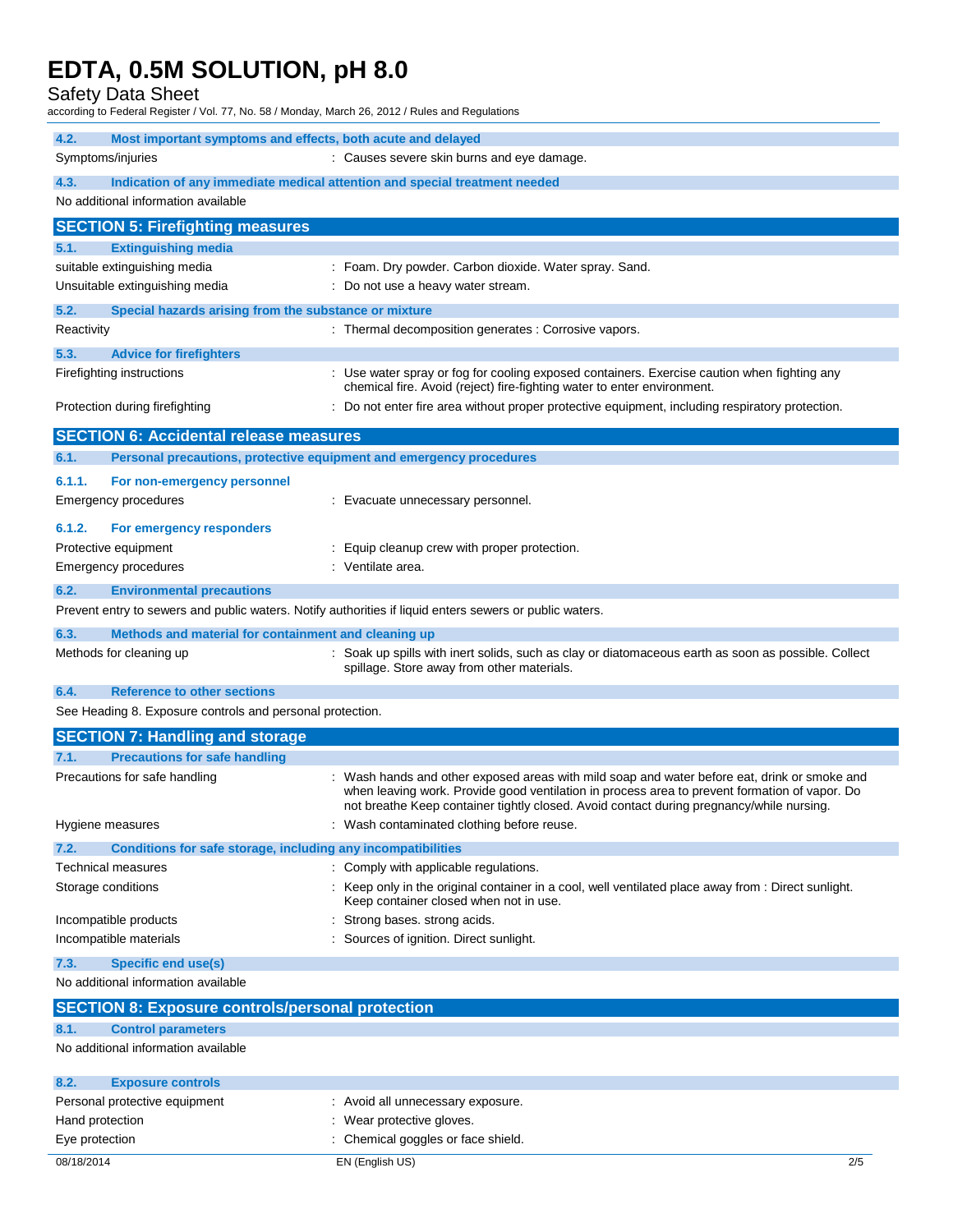### Safety Data Sheet

according to Federal Register / Vol. 77, No. 58 / Monday, March 26, 2012 / Rules and Regulations

| Skin and body protection | : Wear suitable protective clothing.    |
|--------------------------|-----------------------------------------|
| Respiratory protection   | Wear approved mask.                     |
| Other information        | When using, do not eat, drink or smoke. |

### **SECTION 9: Physical and chemical properties**

| Information on basic physical and chemical properties<br>9.1. |                   |
|---------------------------------------------------------------|-------------------|
| Physical state                                                | Liquid            |
| Color                                                         | Colorless.        |
| Odor                                                          | characteristic.   |
| Odor threshold                                                | No data available |
| рH                                                            | No data available |
| Relative evaporation rate (butyl acetate=1)                   | No data available |
| Melting point                                                 | No data available |
| Freezing point                                                | No data available |
| Boiling point                                                 | No data available |
| Flash point                                                   | No data available |
| Self ignition temperature                                     | No data available |
| Decomposition temperature                                     | No data available |
| Flammability (solid, gas)                                     | No data available |
| Vapor pressure                                                | No data available |
| Relative vapor density at 20 °C                               | No data available |
| Relative density                                              | No data available |
| Solubility                                                    | No data available |
| Log Pow                                                       | No data available |
| Log Kow                                                       | No data available |
| Viscosity, kinematic                                          | No data available |
| Viscosity, dynamic                                            | No data available |
| <b>Explosive properties</b>                                   | No data available |
| Oxidizing properties                                          | No data available |
| <b>Explosive limits</b>                                       | No data available |

#### **9.2. Other information**

#### No additional information available

| <u>ivu auguudi al lillulliauuli avallable</u> |                                                                                            |  |  |
|-----------------------------------------------|--------------------------------------------------------------------------------------------|--|--|
|                                               | <b>SECTION 10: Stability and reactivity</b>                                                |  |  |
| 10.1.                                         | <b>Reactivity</b>                                                                          |  |  |
|                                               | Thermal decomposition generates : Corrosive vapors.                                        |  |  |
| 10.2.                                         | <b>Chemical stability</b>                                                                  |  |  |
| Not established.                              |                                                                                            |  |  |
| 10.3.                                         | <b>Possibility of hazardous reactions</b>                                                  |  |  |
| Not established.                              |                                                                                            |  |  |
| 10.4.                                         | <b>Conditions to avoid</b>                                                                 |  |  |
|                                               | Direct sunlight. Extremely high or low temperatures.                                       |  |  |
| 10.5.                                         | <b>Incompatible materials</b>                                                              |  |  |
| strong acids. Strong bases.                   |                                                                                            |  |  |
| 10.6.                                         | <b>Hazardous decomposition products</b>                                                    |  |  |
|                                               | fume. Carbon monoxide. Carbon dioxide. Thermal decomposition generates : Corrosive vapors. |  |  |
|                                               | <b>SECTION 11: Toxicological information</b>                                               |  |  |
| 11.1.                                         | Information on toxicological effects                                                       |  |  |

Acute toxicity **in the case of the contract of the contract of the contract of the contract of the contract of the contract of the contract of the contract of the contract of the contract of the contract of the contract of**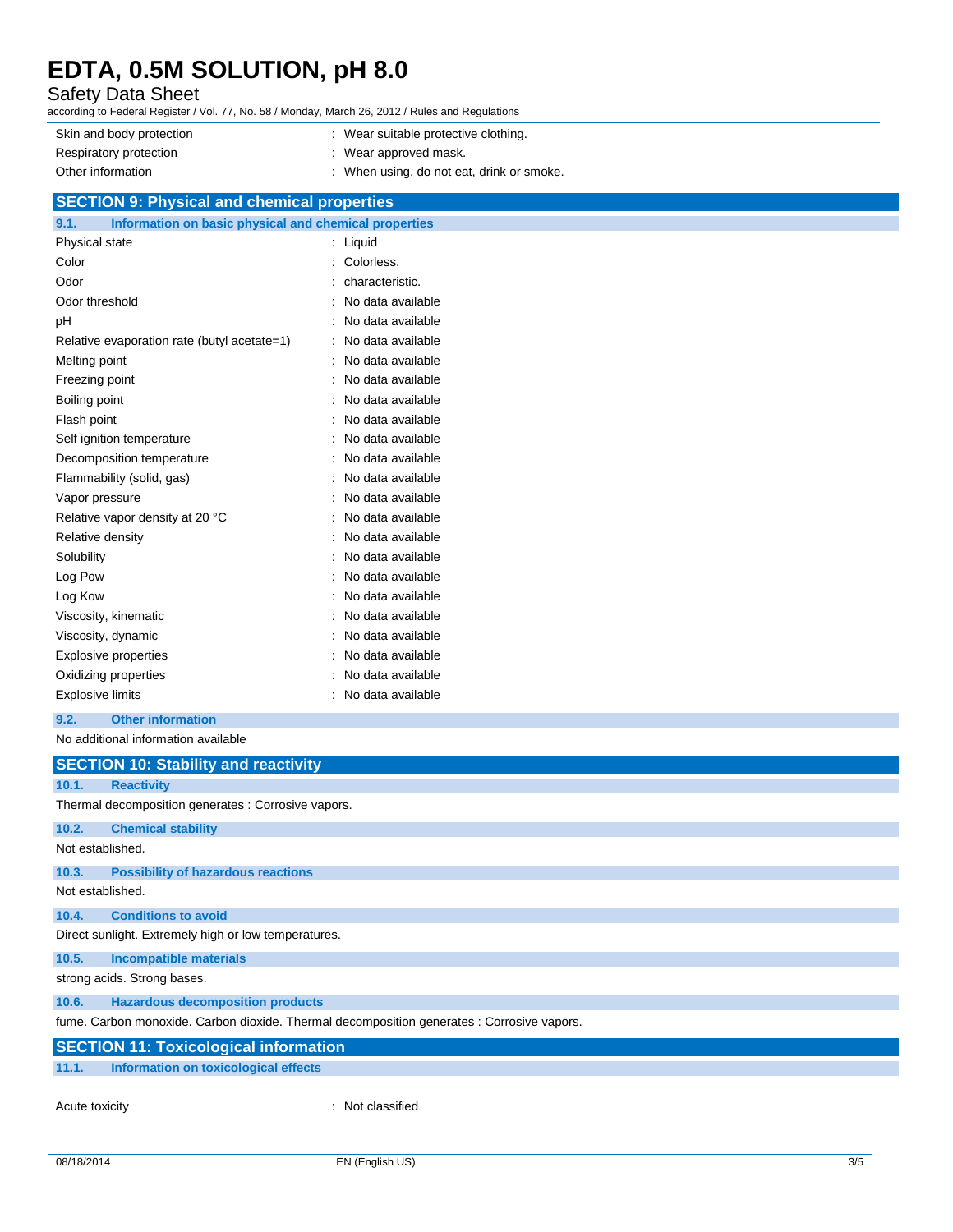#### Safety Data Sheet

according to Federal Register / Vol. 77, No. 58 / Monday, March 26, 2012 / Rules and Regulations

| disodium dihydrogen ethylenediaminetetraacetate, dihydrate (6381-92-6) |                                                                     |  |  |
|------------------------------------------------------------------------|---------------------------------------------------------------------|--|--|
| LD50 oral rat                                                          | > 2000 mg/kg (Rat)                                                  |  |  |
| LD50 dermal rabbit                                                     | > 5000 mg/kg (Rabbit)                                               |  |  |
| Skin corrosion/irritation                                              | : Not classified                                                    |  |  |
| Serious eye damage/irritation                                          | : Not classified                                                    |  |  |
| Respiratory or skin sensitization                                      | : Not classified                                                    |  |  |
| Germ cell mutagenicity                                                 | : Not classified                                                    |  |  |
| Carcinogenicity                                                        | : Not classified                                                    |  |  |
| Reproductive toxicity                                                  | : Not classified                                                    |  |  |
| Specific target organ toxicity (single exposure)                       | : Not classified                                                    |  |  |
| Specific target organ toxicity (repeated<br>exposure)                  | : Not classified                                                    |  |  |
| Aspiration hazard                                                      | : Not classified                                                    |  |  |
| Potential Adverse human health effects and<br>symptoms                 | : Based on available data, the classification criteria are not met. |  |  |

### **SECTION 12: Ecological information**

**12.1. Toxicity**

| disodium dihydrogen ethylenediaminetetraacetate, dihydrate (6381-92-6) |                                                                                                                                                                                     |  |  |  |  |  |
|------------------------------------------------------------------------|-------------------------------------------------------------------------------------------------------------------------------------------------------------------------------------|--|--|--|--|--|
| LC50 fish 1                                                            | 320 mg/l (96 h; Poecilia reticulata; Anhydrous form)                                                                                                                                |  |  |  |  |  |
| EC50 Daphnia 1                                                         | > 100 mg/l (24 h; Daphnia magna)                                                                                                                                                    |  |  |  |  |  |
| EC50 other aquatic organisms 1                                         | 403 mg/l (3 h; Activated sludge; Anhydrous form)                                                                                                                                    |  |  |  |  |  |
| LC50 fish 2                                                            | 1827 mg/l (96 h; Lepomis macrochirus; Anhydrous form)                                                                                                                               |  |  |  |  |  |
| 12.2.<br><b>Persistence and degradability</b>                          |                                                                                                                                                                                     |  |  |  |  |  |
| EDTA, 0.5M SOLUTION, pH 8.0                                            |                                                                                                                                                                                     |  |  |  |  |  |
| Persistence and degradability                                          | Not established.                                                                                                                                                                    |  |  |  |  |  |
| disodium dihydrogen ethylenediaminetetraacetate, dihydrate (6381-92-6) |                                                                                                                                                                                     |  |  |  |  |  |
| Persistence and degradability                                          | Not readily biodegradable in water.                                                                                                                                                 |  |  |  |  |  |
| Biochemical oxygen demand (BOD)                                        | 0.01 g O <sup>2</sup> /g substance                                                                                                                                                  |  |  |  |  |  |
| 12.3.<br><b>Bioaccumulative potential</b>                              |                                                                                                                                                                                     |  |  |  |  |  |
| EDTA, 0.5M SOLUTION, pH 8.0                                            |                                                                                                                                                                                     |  |  |  |  |  |
| Bioaccumulative potential                                              | Not established.                                                                                                                                                                    |  |  |  |  |  |
| disodium dihydrogen ethylenediaminetetraacetate, dihydrate (6381-92-6) |                                                                                                                                                                                     |  |  |  |  |  |
| Bioaccumulative potential                                              | No bioaccumulation data available.                                                                                                                                                  |  |  |  |  |  |
| <b>Mobility in soil</b><br>12.4.                                       |                                                                                                                                                                                     |  |  |  |  |  |
| No additional information available                                    |                                                                                                                                                                                     |  |  |  |  |  |
| <b>Other adverse effects</b><br>12.5.                                  |                                                                                                                                                                                     |  |  |  |  |  |
| Other information                                                      | : Avoid release to the environment.                                                                                                                                                 |  |  |  |  |  |
| <b>SECTION 13: Disposal considerations</b>                             |                                                                                                                                                                                     |  |  |  |  |  |
| 13.1.<br><b>Waste treatment methods</b>                                |                                                                                                                                                                                     |  |  |  |  |  |
| Waste disposal recommendations                                         | Dispose in a safe manner in accordance with local/national regulations. Dispose of<br>contents/container to Dispose in a safe manner in accordance with local/national regulations. |  |  |  |  |  |
| Ecology - waste materials                                              | : Avoid release to the environment.                                                                                                                                                 |  |  |  |  |  |
| <b>SECTION 14: Transport information</b>                               |                                                                                                                                                                                     |  |  |  |  |  |
| In accordance with DOT                                                 |                                                                                                                                                                                     |  |  |  |  |  |
| No dangerous good in sense of transport regulations                    |                                                                                                                                                                                     |  |  |  |  |  |
| <b>Additional information</b>                                          |                                                                                                                                                                                     |  |  |  |  |  |
| Other information                                                      | : No supplementary information available.                                                                                                                                           |  |  |  |  |  |
|                                                                        |                                                                                                                                                                                     |  |  |  |  |  |